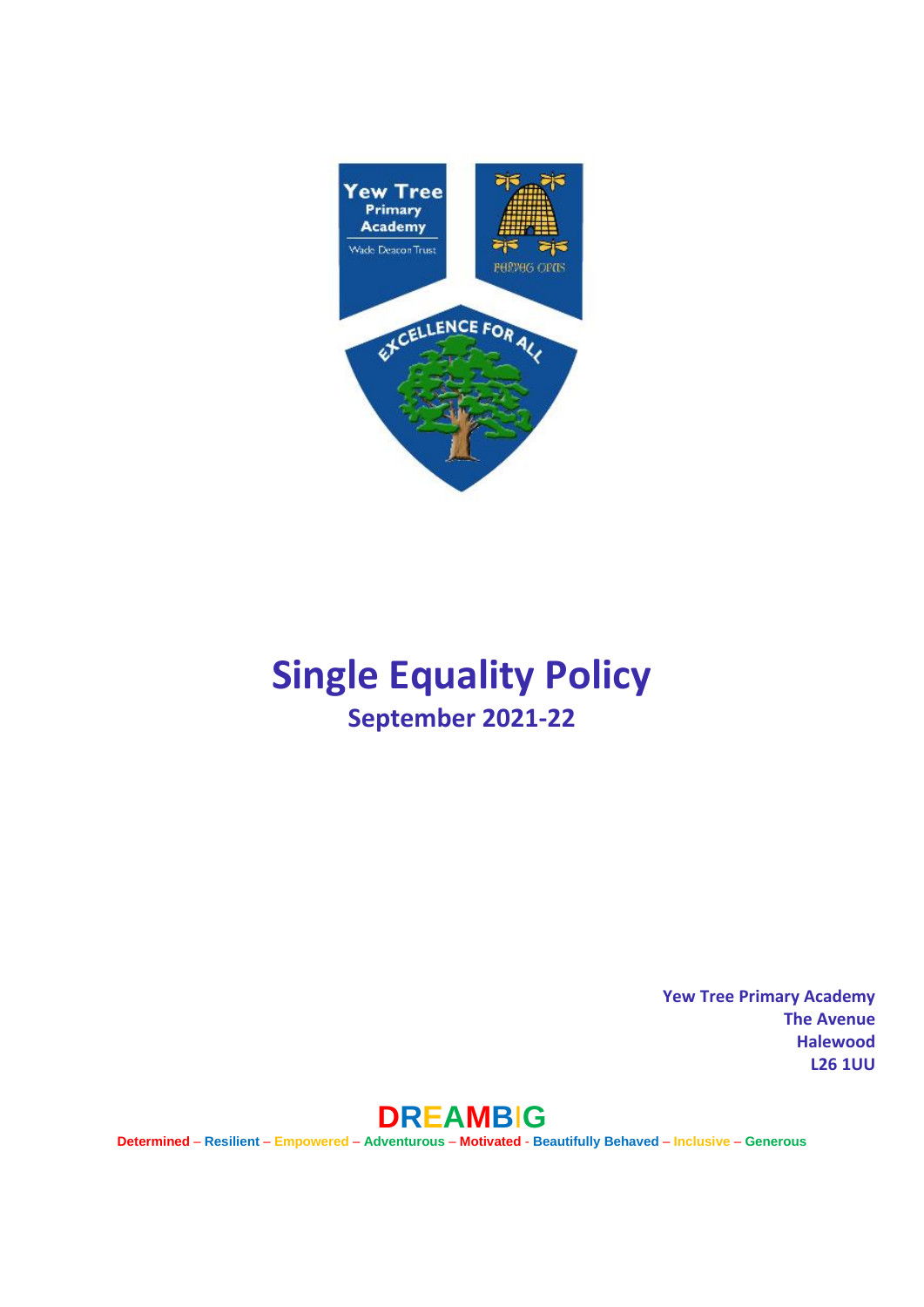This single policy replaces separate policies the school has on race, disability and gender to eliminate discrimination, advance equality of opportunity and foster good relations. It reflects the legal duties set out in the Equality Act 2010 and non-statutory guidance set out by the government in December 2011 and March 2012. Part One sets out the school's aims to promote equality of opportunity and comply with the Act; Part Two sets out the legal duties which are referred to in Part One.

Part One

Equality Objectives

The primary aim of Yew Tree Primary Academy is to enable all pupils to take part as fully as possible in every part of school life by developing the children's self-confidence, recognising their strengths and encouraging them to achieve their full potential.

Yew Tree Primary Academy will take steps to advance equality of opportunity, foster good relations and eliminate discrimination or harassment across all the protected characteristics (age, race, gender reassignment, disability, marriage and civil partnership, religion and belief, pregnancy and maternity, gender, sexual orientation) within the school community.

## This means:

• We will take reasonable and necessary steps to meet the needs of our pupils by using a variety of approaches and planning reasonable adjustments for disabled pupils, enabling our pupils to take as full a part as possible in all the activities of the school. We will make reasonable adjustments to ensure the school environment and its activities are as accessible and welcoming as possible for pupils, staff and visitors to the school. We are also committed to ensuring staff with a disability have equality of opportunity.

• We will actively encourage positive attitudes towards pupils and staff and expect everyone to treat others with dignity and respect.

• We will regularly consider the ways in which the taught and wider curriculum will help to promote awareness of the rights of individuals and develop the skills of participation and responsible action.

• We will regularly consider the ways in which our teaching and the curriculum provision will support high standards of attainment, promote common values, and help students understand and value the diversity that surrounds them, and challenge prejudice and stereotyping.

• We will monitor the progress and achievement of pupils by the relevant and appropriate protected characteristics. This information will help the school to ensure that individual pupils are achieving their potential, the school is being inclusive in practice, and trends are identified which inform the setting of our equality objectives in the school improvement plan.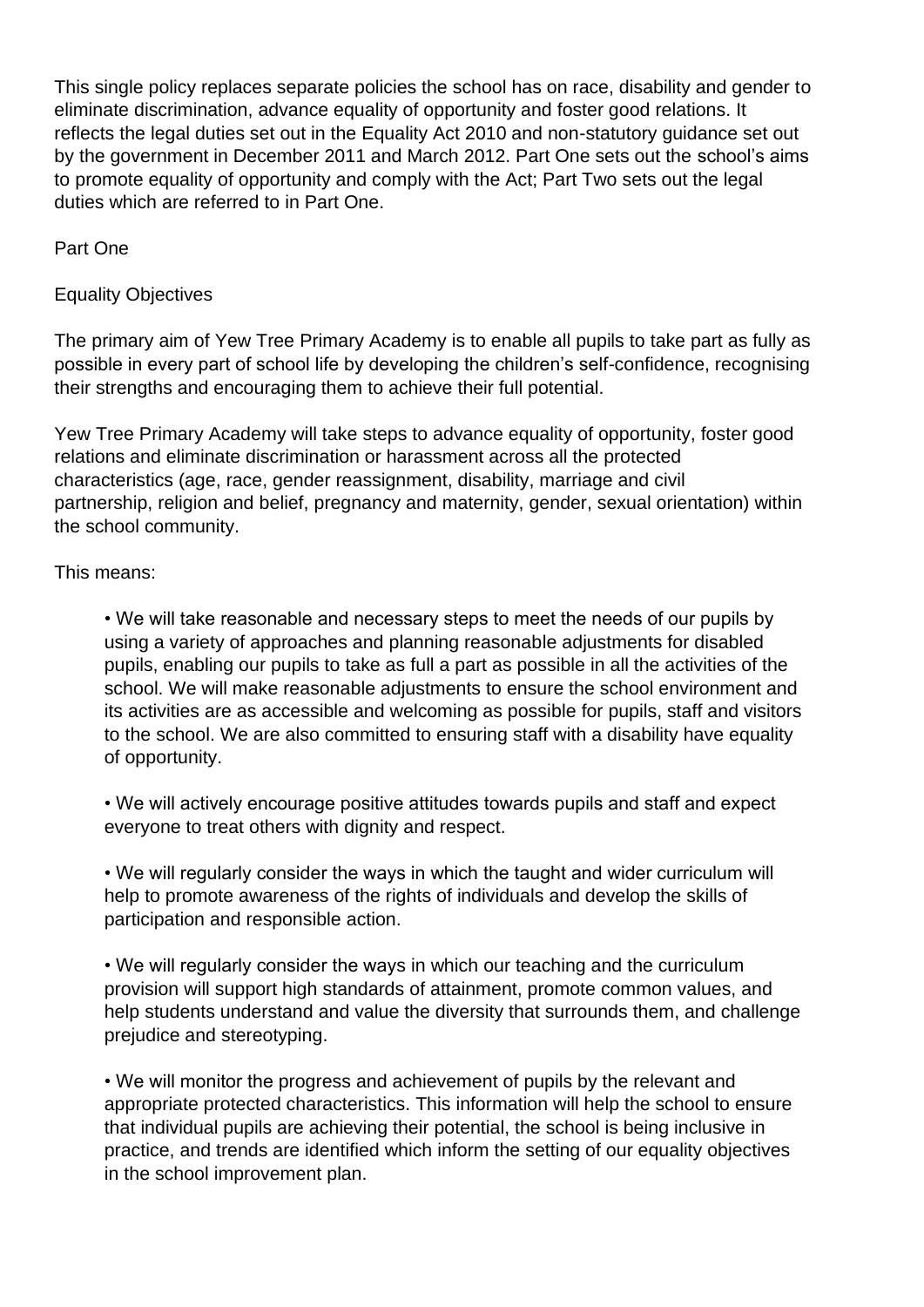• We will collect and analyse information about protected characteristics in relation to staff recruitment, retention, training opportunities and promotions to ensure all staff have equality of opportunity. We will not ask health-related questions to job applicants before offering a job, unless it relates to an intrinsic function of the work they do. We will make reasonable adjustments such as providing auxiliary aids for our disabled staff.

• Staff will ensure the curriculum is accessible to all pupils with special educational needs and disabilities (SEND) or those for whom English is not their first language. Auxiliary aids and services will be provided for them, where reasonable adjustments are required. By planning ahead, staff will ensure that all pupils are able to take part in extra-curricular activities and residential visits, and the school will monitor the uptake of these visits to ensure no one is disadvantaged on the grounds of a protected characteristic.

• We will seek the views of advisory staff and outside agencies and partnerships with other schools where this is needed. In planning the curriculum and resources the school will take every opportunity to promote and advance equality.

• Bullying and Prejudice Related Incidents will be carefully monitored and dealt with effectively.

• We expect that all staff will be role-models for equal opportunities, deal with bullying and discriminatory incidents and be able to identify and challenge prejudice and stereotyping.

• We will ensure pupil/parent/staff consultation is regularly sought in the development and review of this policy.

• We will regularly seek the views of pupils, parents, advisory staff and visitors to the school, to ensure that the school environment is as safe and accessible as possible to all school users. We will regularly review our accessibility plans.

• The school welcomes a diverse range of candidates and encourages those who are currently under-represented to join.

• We will ensure that all staff are aware of their legal duties under the Equality Act 2010, the different forms of discrimination and what 'reasonable adjustments' mean in practice.

These equality objectives will be reviewed and reported on annually.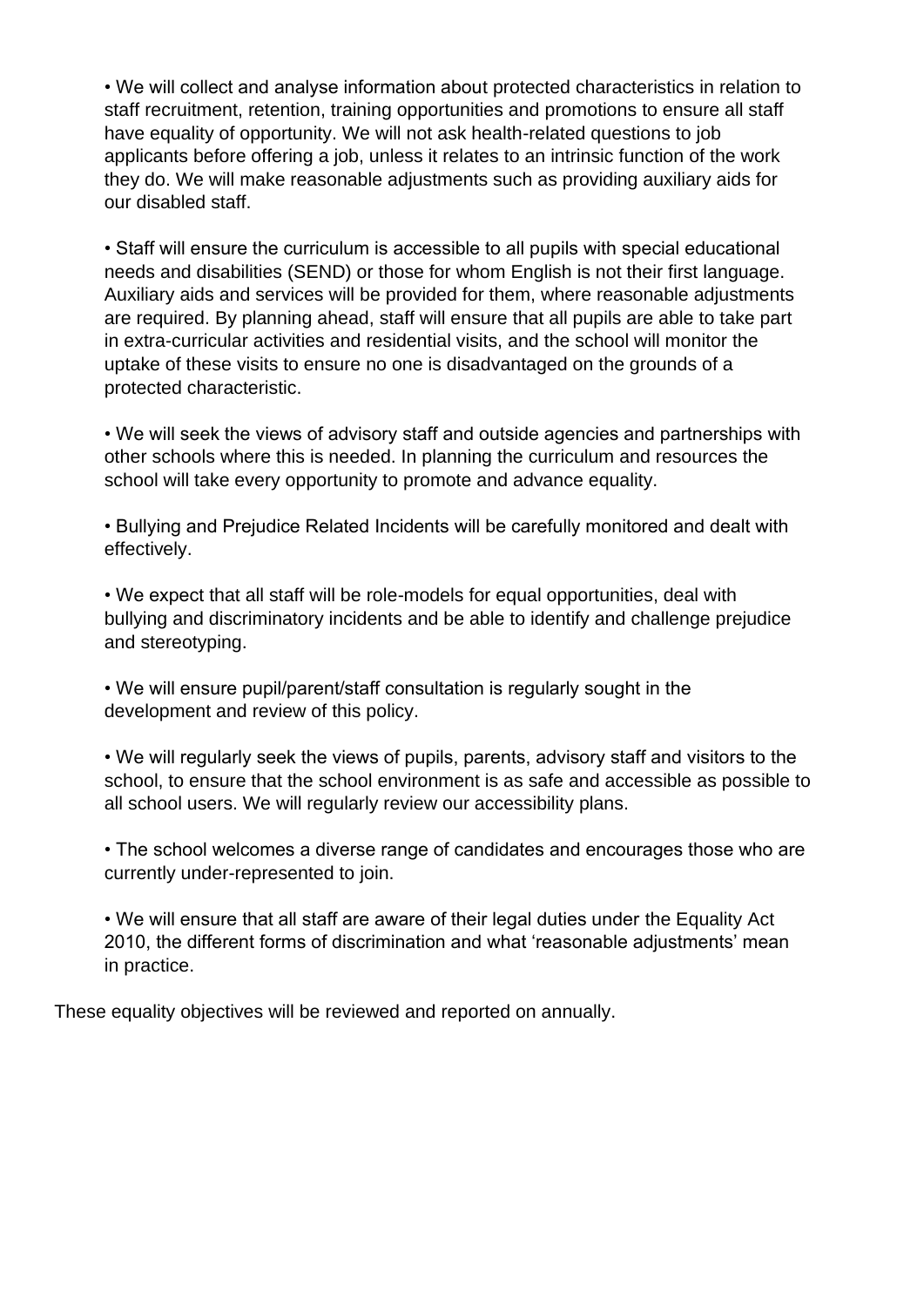Part Two

Our Legal Duties

Legislation relating to equality and discrimination is laid out in the Equality Act 2010. This legislation covers employment (work), the provision of services and public functions, and education. Employers (schools) are liable for discriminatory acts of their employees if they did not take reasonable steps to prevent such acts. Employees can be liable for acts (where an employer took reasonable steps to prevent such acts).

The 'Protected Characteristics' within equality law are:

• Age - A person of a particular age (e.g. 32 year old) or a range of ages (e.g. 18 – 30 year olds). Age discrimination does not apply to the provision of education, but it does apply to work.

• Disability - A person has a disability if s/he has, or has had, a physical or mental impairment which has a substantial and long-term adverse effect on their ability to carry out normal day-to-day activities. It includes discrimination arising from something connected with their disability such as use of aids or medical conditions. HIV, multiple sclerosis and cancer are all considered as disabilities, regardless of their effect.

• Gender reassignment - A person (usually with 'gender dysphoria') who is proposing to undergo, is undergoing or has undergone gender reassignment (the process of changing physiological or other attributes of sex, therefore changing from male to female, or female to male). 'Trans' is an umbrella term to describe people with this 'Gender Identity'. 'Intersex' or 'Third Sex' is not covered by the Act but the school will treat Intersex children with the same degree of equality as children with gender dysphoria. Children as young as five may begin to show signs of gender dysphoria and therefore it is relevant in any school environment.

• Marriage and civil partnership – Marriage and civil partnership discrimination does not apply to the provision of education, but it does apply to work.

• Pregnancy and maternity - Maternity refers to the period of 26 weeks after the birth (including still births), which reflects the period of a woman's Ordinary Maternity Leave entitlement in the employment context. In employment, it also covers (where eligible) the period up to the end of her Additional Maternity Leave.

• Race - A person's colour, nationality, ethnic or national origin. It includes Travellers and Gypsies as well as White British people.

• Religion and belief - Religious and philosophical beliefs including lack of belief. Generally, a belief should affect your life choices or the way you live for it to be included in the definition. Religion and belief discrimination does not prevent a school from carrying out collective worship or other curriculum-based activities, but pupils may withdraw from acts of collective worship.

• Sex - A man or a woman.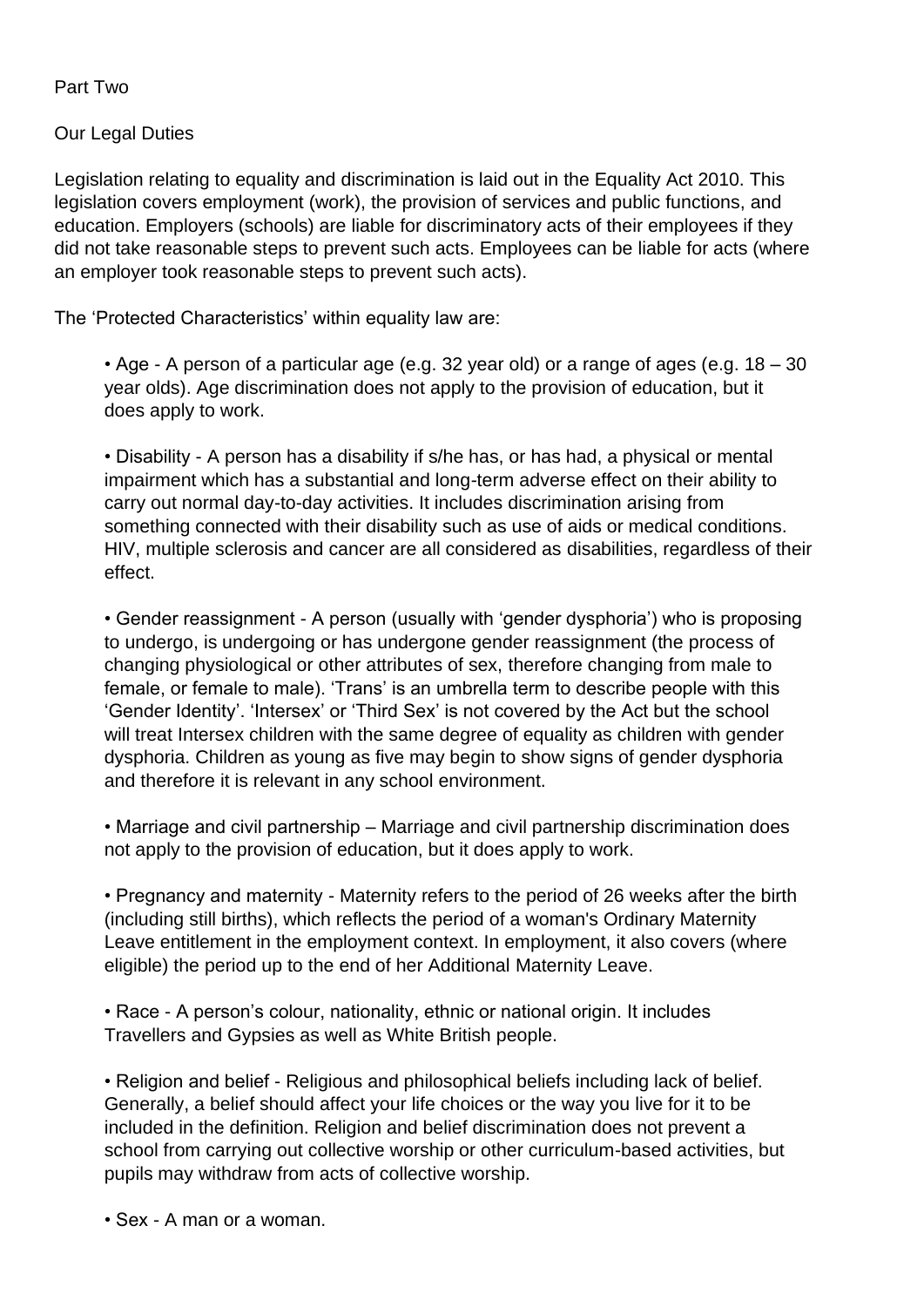• Sexual orientation - A person's sexual orientation towards the same sex (lesbian or gay), the opposite sex (heterosexual) or to both sexes (bisexual). Although children may not identify as gay or lesbian when very young, promotion of sexual orientation equality is as relevant in a primary school environment as it is in a secondary school. For example, a child may have an older sibling or parent who is gay. Children may experience friends 'questioning' or 'coming out' when they are in secondary school or college. Schools with a particular religious ethos cannot discriminate against lesbian, gay or bisexual pupils. It is also unlawful to discriminate because of the sex, race, disability, religion or belief, sexual orientation or gender reassignment of another person with whom the pupil is associated. So, for example, a school must not discriminate by refusing to admit a pupil because his parents are gay men or lesbians. It would be race discrimination to treat a white pupil less favourably because she has a black boyfriend.

'Prohibited Conduct' (acts that are unlawful):

• Direct discrimination - Less favourable treatment because of a protected characteristic.

• Indirect discrimination - A provision, criteria or practice that puts a person at a particular disadvantage and is not a proportionate means of achieving a legitimate aim.

• Harassment - Conduct which has the purpose or effect of violating dignity or creating an intimidating, hostile, degrading, humiliating or offensive environment. It includes harassment by a third party (e.g. customer or contractor) in the employment context.

• Victimisation - Subjecting a person to a detriment because of their involvement with proceedings (a complaint) brought in connection with this Act.

• Discrimination arising from disability - Treating someone unfavourably because of something connected with their disability (such as periods of absence from work or medical conditions) and failure to make reasonable adjustments.

• Gender re-assignment discrimination - Not allowing reasonable absence from work for the purpose of gender-reassignment in line with normal provision such as sick leave).

• Pregnancy/maternity related discrimination - Unfavourable treatment because of pregnancy or maternity. It includes unfavourable treatment of a woman or girl because she is breastfeeding.

• Discrimination by association or perception - For example, discriminating against someone because they "look gay", or because they have a gay brother; discriminating against someone because they care for a disabled relative. Schools are allowed to treat disabled pupils more favourably than non-disabled pupils, and in some cases are required to do so, by making reasonable adjustments to put them on a more level footing with pupils without disabilities.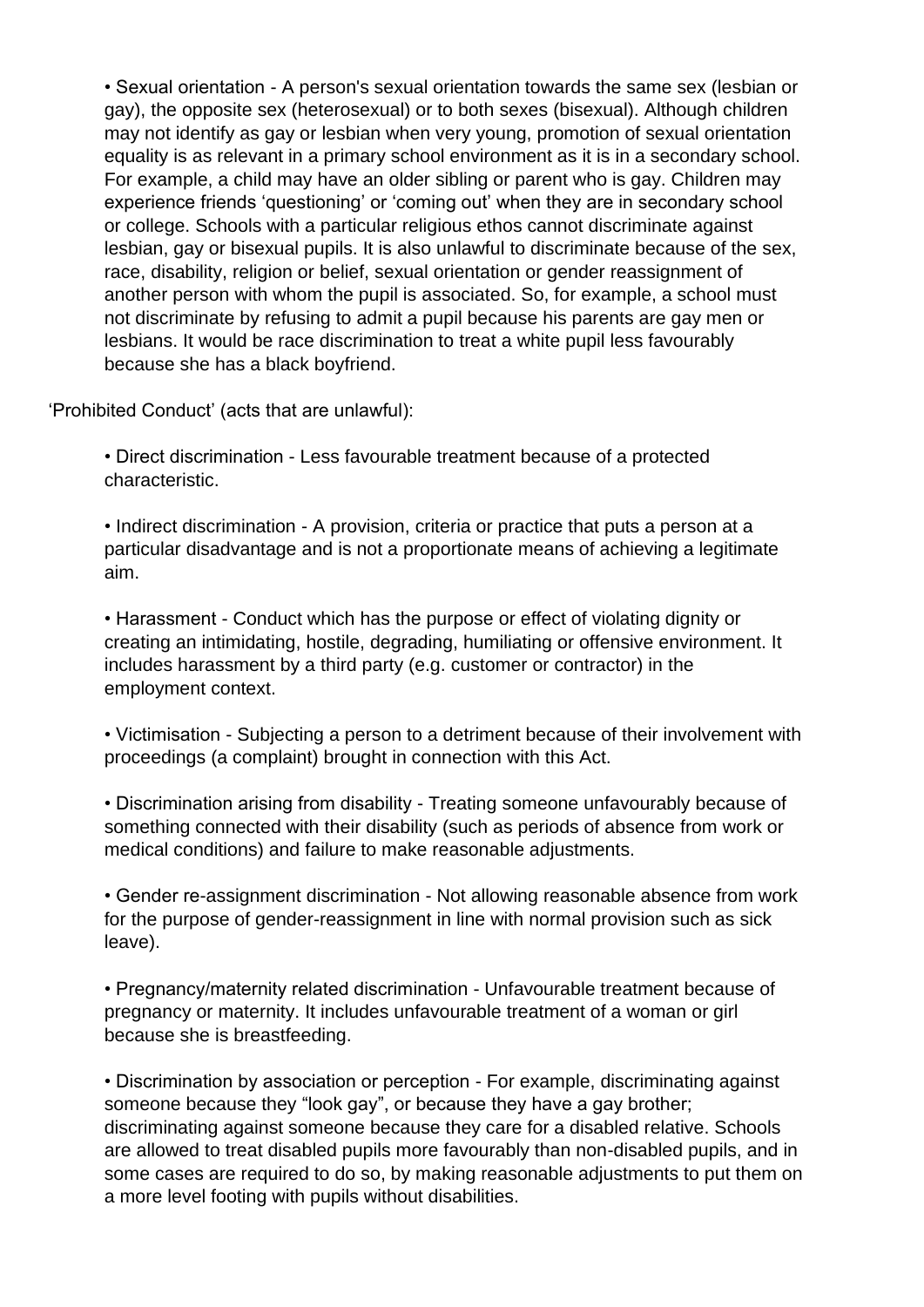Public Sector Duties (applies to schools):

A school must, in the exercise of its functions, give due regard to the need to (in relation to protected characteristics above):

1. Eliminate discrimination, harassment, victimisation and any other prohibited conduct.

2. Advance equality of opportunity (remove or minimise disadvantage; meet people's needs; take account of disabilities; encourage participation in public life).

3. Foster good relations between people (tackle prejudice and promote understanding). In practice, 'due regard' means giving relevant and proportionate consideration to the duty, so decision makers in schools must have due regard when making a decision, developing a policy or taking an action as to whether it may have implications for people because of their protected characteristics.

Reasonable Adjustments and Accessibility Plans (Schedule 10)

Schools are required to:

• Take reasonable steps to avoid disadvantage caused by a provision, criteria or practice or a physical feature that puts a disabled person at a substantial disadvantage compared to a non-disabled person. This involves removing or avoiding a physical feature, for example steps and lifts.

• Take reasonable steps to provide auxiliary aids/services.

• Provide information in an accessible format.

• Develop and implement (by allocating appropriate resources) Accessibility Plans which will:

- 1. Increase disabled pupils" access to the school curriculum
- 2. Improve the physical environment
- 3. Improve provision of information.

The duty is an anticipatory and continuing one that schools owe to disabled pupils generally, regardless of whether the school knows that a particular pupil is disabled or whether the school currently has disabled pupils. The school will need to plan ahead for the reasonable adjustments that it may need to make, working with the relevant admissions authority as appropriate.

The Education and Inspections Act 2006 introduced a duty on all maintained schools in England to promote community cohesion. Aspects of educational legislation have also promoted equal opportunities, for example the Education Act includes a duty for local authorities to educate children with special educational needs in mainstream schools wherever possible.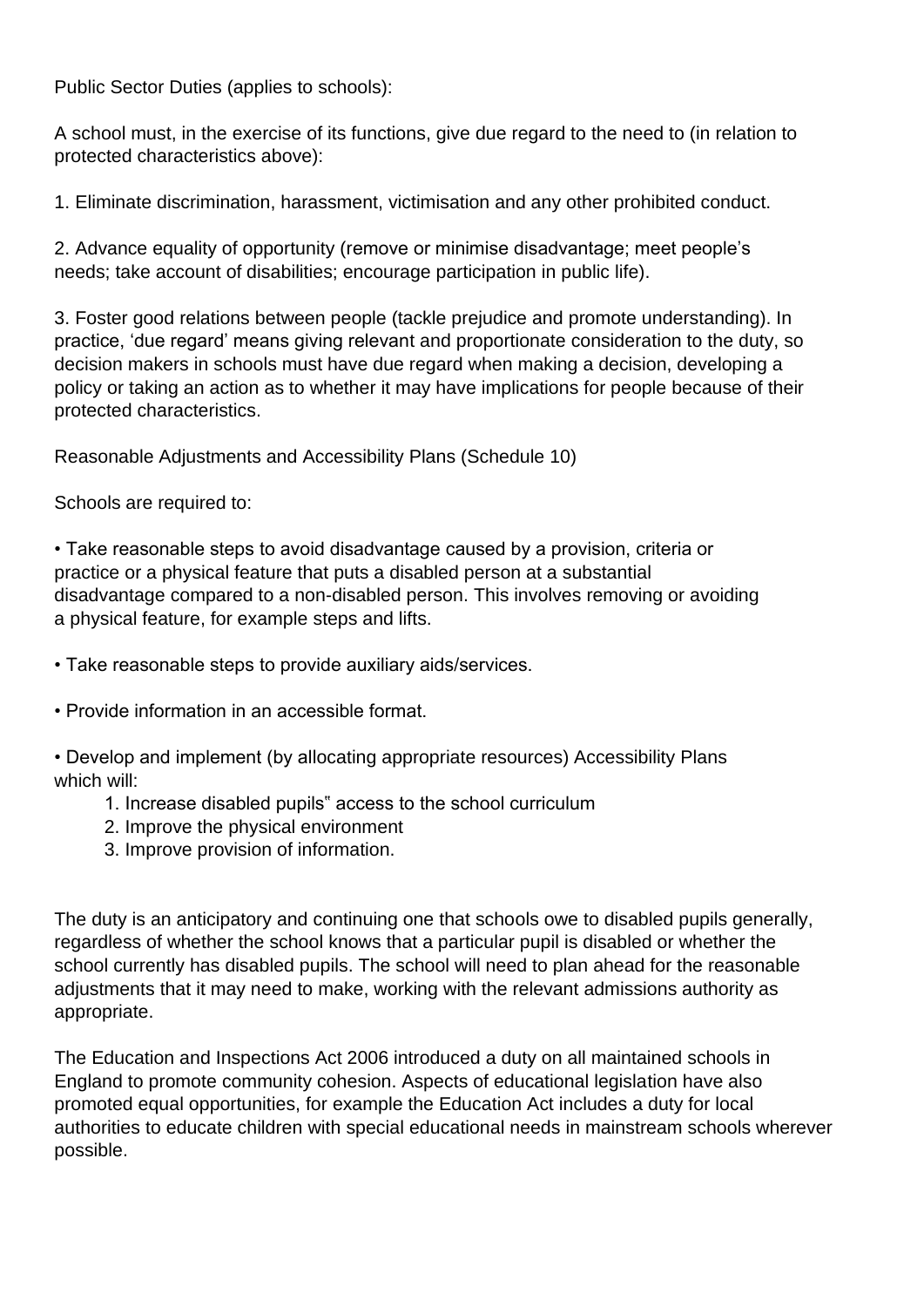## **Responsibilities**

## Governing Body

- Ensure that the school complies with equality-related legislation.
- Ensure that the policy and its procedures are implemented by the Principal.
- Ensure all other school policies promote equality.
- Give due regard to the Public Sector Equality Duty when making decisions.

#### Principal

• Implement the policy and its related procedures.

• Make all staff aware of their responsibilities and provide training as appropriate to enable them to effectively deliver this policy.

• Take appropriate action in any case of actual or potential discrimination.

• Ensure that all staff understand their duties regarding recruitment and providing reasonable adjustments to staff. It is unlawful for an employer to enquire about the health of an applicant for a job until a job offer has been made, unless the questions are specifically related to an intrinsic function of the work - for example ensuring that applicants for a PE teaching post have the physical capability to carry out the duties. Schools should no longer require job applicants to complete a generic health questionnaire. Neither should a school seek out past sickness records until they have made a job offer.

• Ensure that all staff and pupils are aware of the process for reporting and following up bullying and prejudice-related incidents.

#### All staff

• Enact this policy, its commitments and procedures, and their responsibilities associated with this policy.

• Deal with bullying and discriminatory incidents, and know how to identify and challenge prejudice and stereotyping.

• Promote equality and good relations and not discriminate on any grounds.

• Attend such training and information opportunities as necessary to enact this policy and keep up to date with equality legislation.

• To be models of equal opportunities through their words and actions.